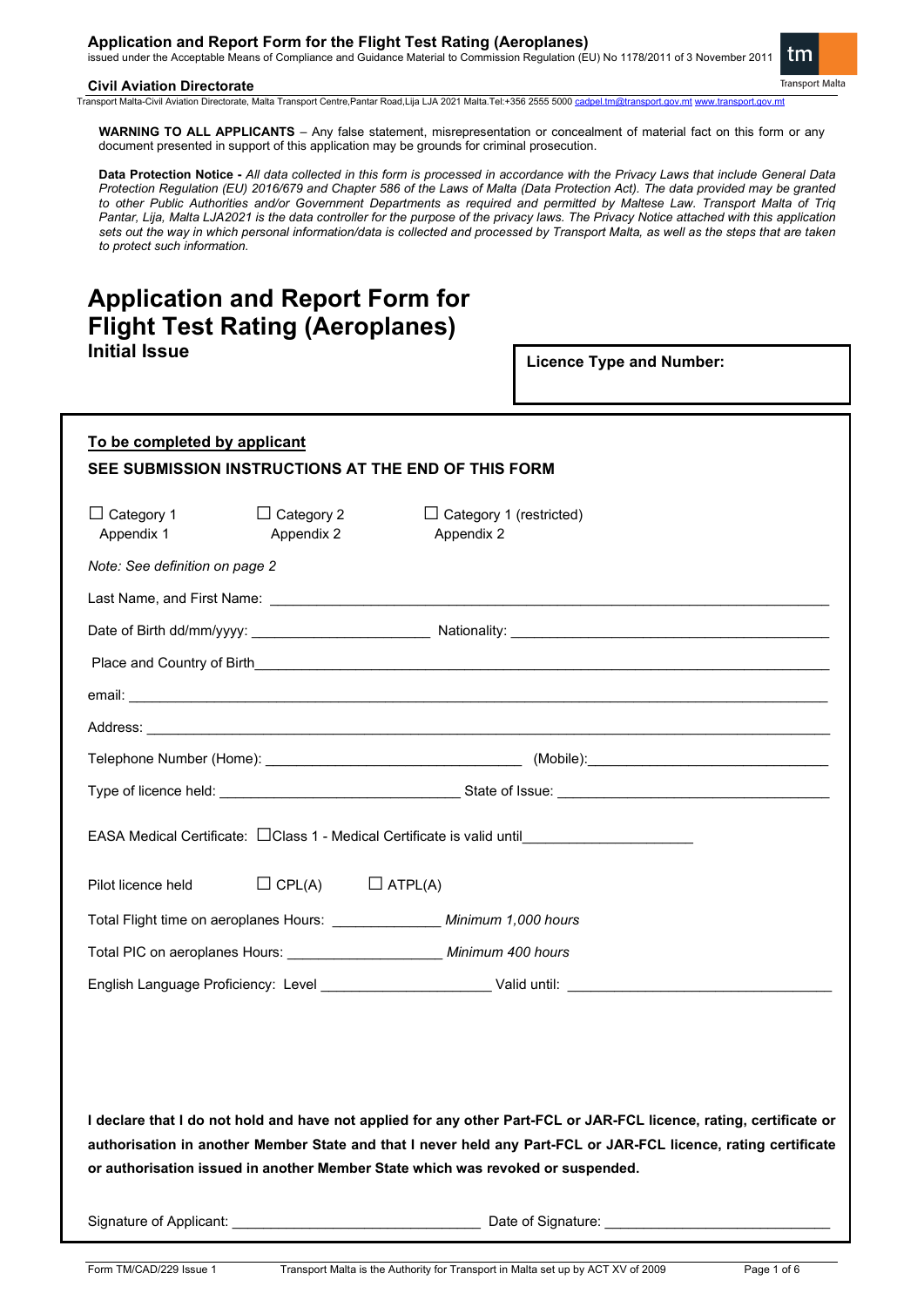issued under the Acceptable Means of Compliance and Guidance Material to Commission Regulation (EU) No 1178/2011 of 3 November 2011

#### **Civil Aviation Directorate**

Transport Malta-Civil Aviation Directorate, Malta Transport Centre,Pantar Road,Lija LJA 2021 Malta.Tel:+356 2555 5000 [cadpel.tm@transport.gov.mt](mailto:cadpel.tm@transport.gov.mt) www.tran

# **Definitions**

**With reference to AMC1 FCL.820 Flight test rating**

#### **CONDITION 1 COURSE**

- 1. Category 1 flight test ratings for aeroplanes certificated in accordance with:
	- A. the standards of CS-25 or equivalent airworthiness codes; or
	- B. the standards of CS-23 or equivalent airworthiness codes, within the commuter category or having an M<sub>D</sub> above 0.6 or a maximum ceiling above 25 000 ft.

### **CONDITION 2 COURSE**

- 2. Category 2 flight test ratings for aeroplanes certificated in accordance with:
	- A. the standards of CS-25 or equivalent airworthiness codes; or
	- B. the standards of CS-23 or equivalent airworthiness codes (included those mentioned in (1)(B)), except for aeroplanes with a maximum take-off mass of less than 2 000 kg.
	- C. the standards of CS-23, with a maximum take-off mass of more than 2 000kg, with the exclusion of those mentioned in (1)(B) (which are subject to condition 1 courses).
- 3. Category 1 (restricted) test ratings for aeroplanes certificated in accordance with:
	- A. the standards of CS-23, with a maximum take-off mass of more than 2 000kg, with the exclusion of those mentioned in (1)(B) (which are subject to condition 1 courses).



**Transport Malta**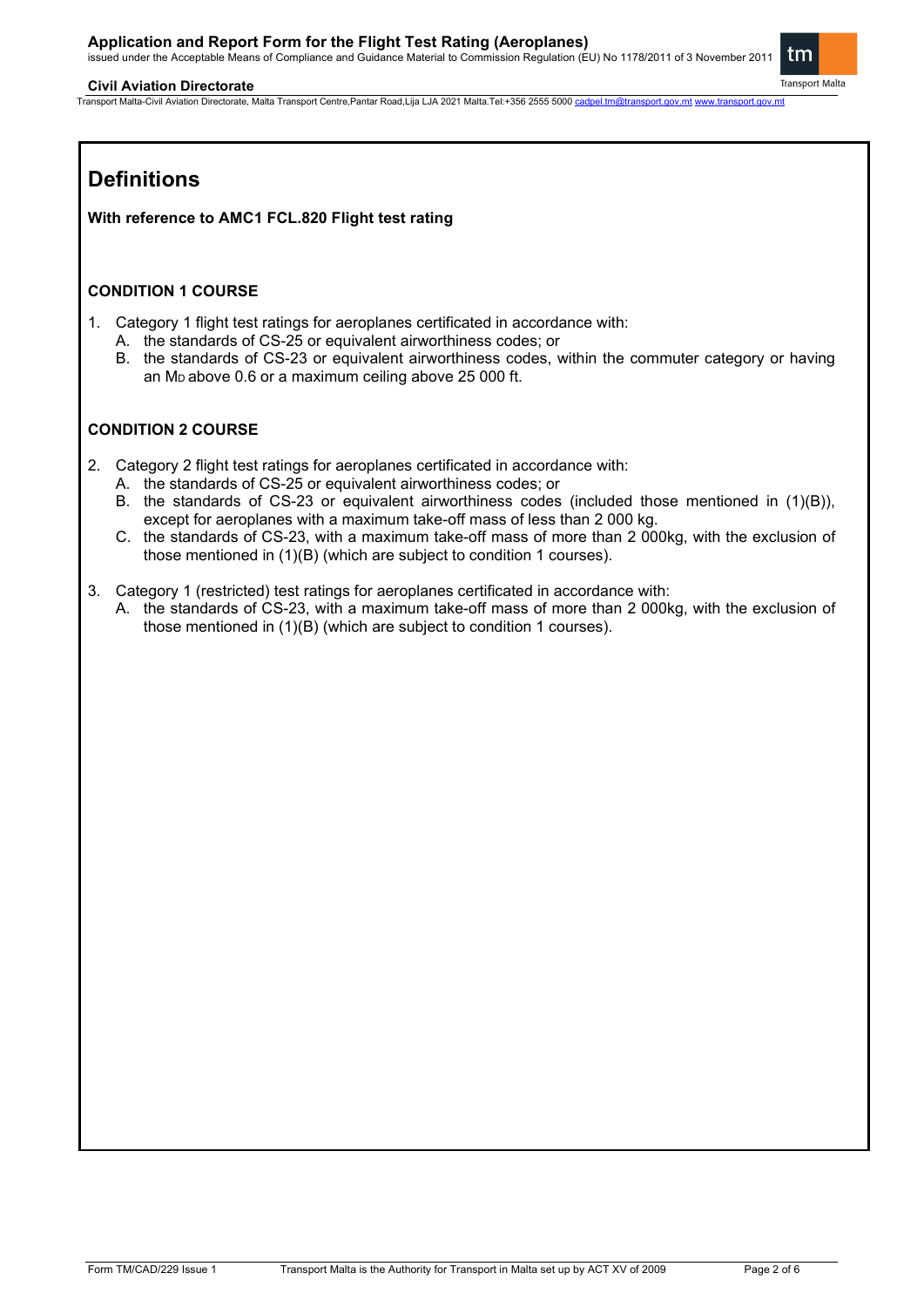**Application and Report Form for the Flight Test Rating (Aeroplanes)** issued under the Acceptable Means of Compliance and Guidance Material to Commission Regulation (EU) No 1178/2011 of 3 November 2011 **Transport Malta** 

#### **Civil Aviation Directorate**

Transport Malta-Civil Aviation Directorate, Malta Transport Centre,Pantar Road,Lija LJA 2021 Malta.Tel:+356 2555 5000 [cadpel.tm@transport.gov.mt](mailto:cadpel.tm@transport.gov.mt) [www.transport.gov.mt](http://www.transport.gov.mt/)

# **Application for Flight Test Rating Initial Issue**

# **Appendix 1 – CONDITION 1 Complete if applicable**

Licence No:

| To be Completed by ATO and signed by Head of Training                                                                                                                                                                                                              |  |  |  |  |  |  |
|--------------------------------------------------------------------------------------------------------------------------------------------------------------------------------------------------------------------------------------------------------------------|--|--|--|--|--|--|
|                                                                                                                                                                                                                                                                    |  |  |  |  |  |  |
|                                                                                                                                                                                                                                                                    |  |  |  |  |  |  |
|                                                                                                                                                                                                                                                                    |  |  |  |  |  |  |
| NB: Before starting the Competency Based IR course:<br>Applicant must be the holder of a CPL(A) and hold an IR(A).                                                                                                                                                 |  |  |  |  |  |  |
| Credit given towards the $\square$ Theoretical Knowledge or $\square$ Flight Training:<br>Theoretical Knowledge credit Hours: ______________________<br>1.<br>2.                                                                                                   |  |  |  |  |  |  |
| If credit was given provide justification<br>Theoretical knowledge instruction for the Flight Test Rating                                                                                                                                                          |  |  |  |  |  |  |
| <b>Flight instruction for the Flight Test Rating</b><br>Flights conducted without instructor on board: _________________________Minimum 15 flights,                                                                                                                |  |  |  |  |  |  |
| different types. List types below:                                                                                                                                                                                                                                 |  |  |  |  |  |  |
| 2. $\frac{1}{2}$ 3.<br>4.                                                                                                                                                                                                                                          |  |  |  |  |  |  |
| $6. \qquad \qquad 7. \qquad \qquad 7. \qquad \qquad 8. \qquad \qquad$<br>$5. \underline{\hspace{2cm}}$                                                                                                                                                             |  |  |  |  |  |  |
| 10.<br>9.                                                                                                                                                                                                                                                          |  |  |  |  |  |  |
| Aeroplane type (s) used for the flight test and listed above, that is/are certified in accordance with CS-25 standards or<br>equivalent airworthiness codes: __________________.                                                                                   |  |  |  |  |  |  |
| Number of substantial Flight test reports developed by candidate during the course:<br>Minimum 5                                                                                                                                                                   |  |  |  |  |  |  |
| (Instructor Name), holder of licence number ________________ declare that the applicant<br>was successfully evaluated through examinations on all of the theoretical knowledge examinations and passed a final in-<br>flight test upon completion of the syllabus. |  |  |  |  |  |  |
| Signature of Flight Test Instructor: _______________________________                                                                                                                                                                                               |  |  |  |  |  |  |
| The ATO confirms that the applicant has completed the training examination and tests required by the<br>approved syllabus.<br>Signature of Head of Training:<br>Date of Signature:                                                                                 |  |  |  |  |  |  |

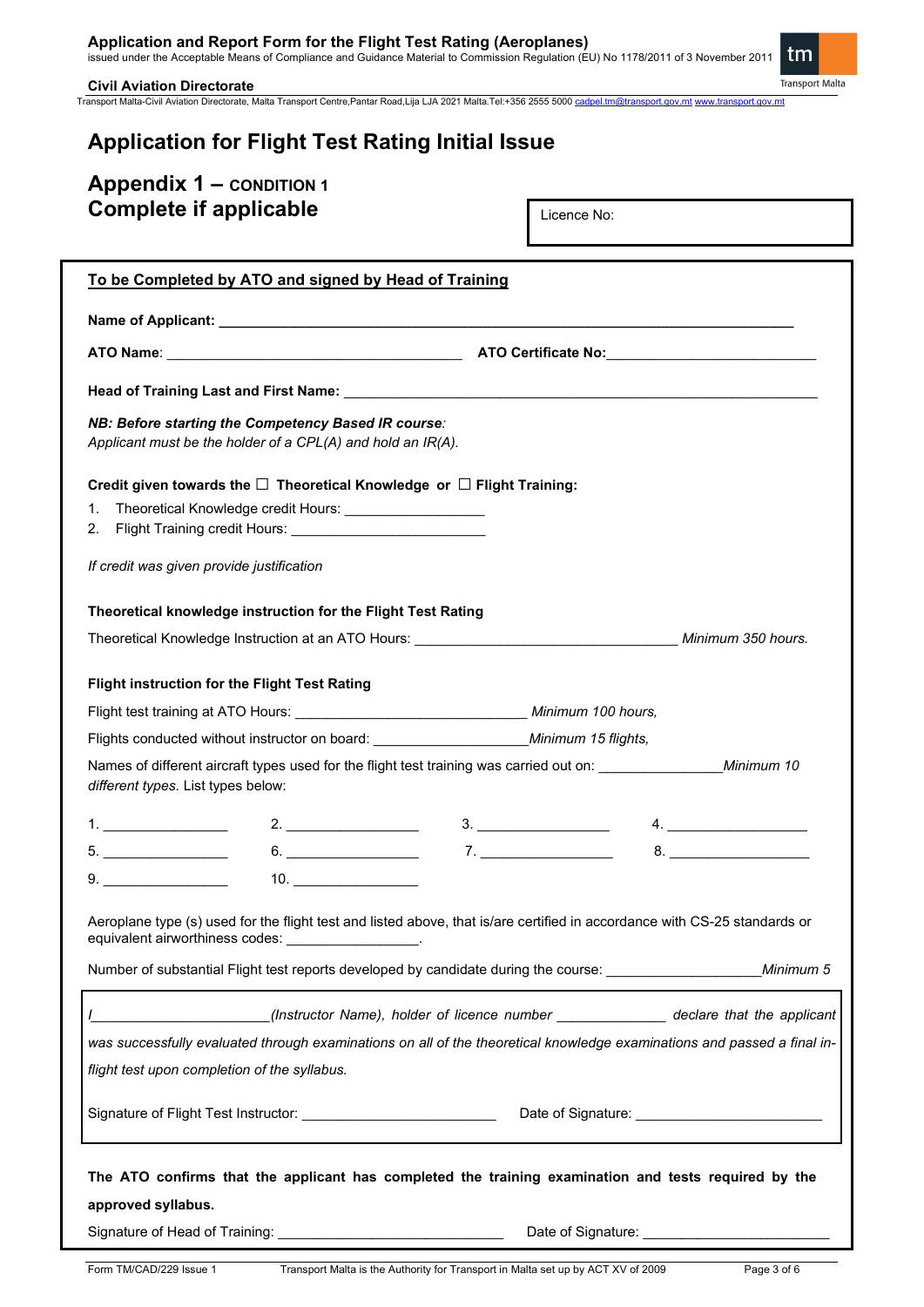**Application and Report Form for the Flight Test Rating (Aeroplanes)** issued under the Acceptable Means of Compliance and Guidance Material to Commission Regulation (EU) No 1178/2011 of 3 November 2011

**Civil Aviation Directorate** 

Transport Malta-Civil Aviation Directorate, Malta Transport Centre,Pantar Road,Lija LJA 2021 Malta.Tel:+356 2555 5000 <u>[cadpel.tm@transport.gov.mt](mailto:cadpel.tm@transport.gov.mt) [www.transport.gov.mt](http://www.transport.gov.mt/)</u>

# tm

**Transport Malta** 

| <b>Application for Flight Test Rating Initial Issue</b>          |             |  |  |  |  |
|------------------------------------------------------------------|-------------|--|--|--|--|
| <b>Appendix 2 – CONDITION 2</b><br><b>Complete if applicable</b> | Licence No: |  |  |  |  |

| To be Completed by ATO and signed by Head of Training                                                                                                                                                               |                                                                                                                                                                                                                   |  |  |  |  |  |
|---------------------------------------------------------------------------------------------------------------------------------------------------------------------------------------------------------------------|-------------------------------------------------------------------------------------------------------------------------------------------------------------------------------------------------------------------|--|--|--|--|--|
|                                                                                                                                                                                                                     |                                                                                                                                                                                                                   |  |  |  |  |  |
|                                                                                                                                                                                                                     |                                                                                                                                                                                                                   |  |  |  |  |  |
|                                                                                                                                                                                                                     |                                                                                                                                                                                                                   |  |  |  |  |  |
| NB: Before starting the Competency Based IR course:<br>Applicant must be the holder of a CPL(A) and hold an IR(A).                                                                                                  |                                                                                                                                                                                                                   |  |  |  |  |  |
| Credit given towards the $\square$ Theoretical Knowledge or $\square$ Flight Training:<br>Theoretical Knowledge credit Hours: _____________________<br>1.<br>2.                                                     |                                                                                                                                                                                                                   |  |  |  |  |  |
| If credit was given provide justification                                                                                                                                                                           |                                                                                                                                                                                                                   |  |  |  |  |  |
| Theoretical knowledge instruction for the Flight Test Rating                                                                                                                                                        |                                                                                                                                                                                                                   |  |  |  |  |  |
|                                                                                                                                                                                                                     |                                                                                                                                                                                                                   |  |  |  |  |  |
| <b>Flight instruction for the Flight Test Rating</b>                                                                                                                                                                |                                                                                                                                                                                                                   |  |  |  |  |  |
|                                                                                                                                                                                                                     |                                                                                                                                                                                                                   |  |  |  |  |  |
| Flights conducted without instructor on board: _________________________________Minimum 8 flights                                                                                                                   |                                                                                                                                                                                                                   |  |  |  |  |  |
| Names of different aircraft types used for the flight test training was carried out on: Minimum 7                                                                                                                   |                                                                                                                                                                                                                   |  |  |  |  |  |
| different types. List types below:                                                                                                                                                                                  |                                                                                                                                                                                                                   |  |  |  |  |  |
|                                                                                                                                                                                                                     |                                                                                                                                                                                                                   |  |  |  |  |  |
|                                                                                                                                                                                                                     | 4.                                                                                                                                                                                                                |  |  |  |  |  |
| 5. ___________________                                                                                                                                                                                              | $7.$ $\overline{\phantom{a}}$                                                                                                                                                                                     |  |  |  |  |  |
| Aeroplane type (s) used for the flight test and listed above, that is/are certified in accordance with CS-25 standards or<br>equivalent airworthiness codes:<br>the contract of the contract of the contract of the |                                                                                                                                                                                                                   |  |  |  |  |  |
| Number of substantial Flight test reports developed by candidate during the course: ____________                                                                                                                    | Minimum 3                                                                                                                                                                                                         |  |  |  |  |  |
| flight test upon completion of the syllabus.                                                                                                                                                                        | (Instructor Name), holder of licence number _______________ declare that the applicant<br>was successfully evaluated through examinations on all of the theoretical knowledge examinations and passed a final in- |  |  |  |  |  |
|                                                                                                                                                                                                                     |                                                                                                                                                                                                                   |  |  |  |  |  |
| The ATO confirms that the applicant has completed the training examination and tests required by the<br>approved syllabus.                                                                                          |                                                                                                                                                                                                                   |  |  |  |  |  |
| Signature of Head of Training:                                                                                                                                                                                      | Date of Signature:                                                                                                                                                                                                |  |  |  |  |  |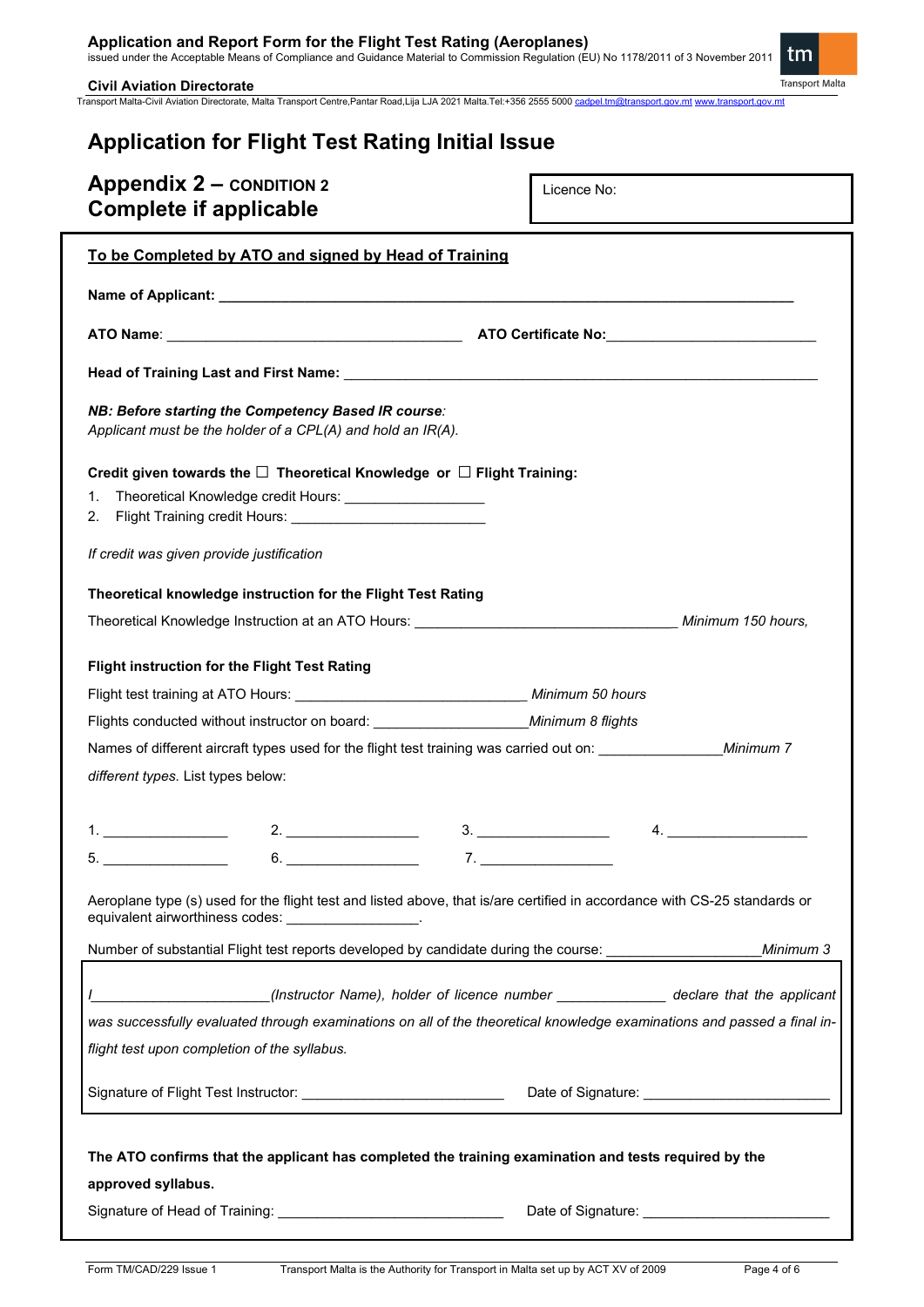issued under the Acceptable Means of Compliance and Guidance Material to Commission Regulation (EU) No 1178/2011 of 3 November 2011 tm

**Transport Malta** 

**Civil Aviation Directorate**  Transport Malta-Civil Aviation Directorate, Malta Transport Centre,Pantar Road,Lija LJA 2021 Malta.Tel:+356 2555 5000 [cadpel.tm@transport.gov.mt](mailto:cadpel.tm@transport.gov.mt) www.tr

#### **Submission Instructions**

| <b>Documents required:</b> |                                                                                                                                                                                               |                             |
|----------------------------|-----------------------------------------------------------------------------------------------------------------------------------------------------------------------------------------------|-----------------------------|
| 1.                         | A copy of the Malta ID Card (both sides) or Passport [Original has to be presented<br>before licence is collected / Not required if the applicant already holds a Malta<br>Part-FCL licence]. | $^\mathrm{\textregistered}$ |
| 2.                         | A copy of the Medical Certificate [Original has to be presented before licence is collected]                                                                                                  | $^{\circledR}$              |
| 3.                         | Log Book – All flight instruction must be signed by the instructor                                                                                                                            | ③                           |
| 4.                         | Copy of ATO Approval Certificate if not issued by Transport Malta [if applicable]                                                                                                             | $^{\circledR}$              |
| 5.                         | Copy of Instructor Licence if not issued by Transport Malta [if applicable]                                                                                                                   | $\circledS$                 |
| 6.                         | Copy of Language Proficiency Certificate issued by Transport Malta                                                                                                                            | $\circledB$                 |
| 7.                         | Course Completion Certificate [if applicable]                                                                                                                                                 | ⑦                           |

#### **It is important to send all the documents to avoid a delay in the issue of the rating.**

#### **Transport Malta – Civil Aviation Directorate Bank Details:**

Bank Name: Bank of Valletta Bank Branch: Naxxar Bank Address: 38, Triq tal-Labour, Naxxar NXR 9020 Bank's BIC Code: VALLMTMT Sort Code: 22013 Account Holder: Transport Malta – Civil Aviation Directorate Account No: 12000580013 IBAN No: MT13VALL 22013 0000 000 12000 5800 13

**Fee**: The applicable fee in the Malta Air Navigation Order / Scheme of Charges on the Transport Malta website has to be submitted with the application.

**Queries**: If you need additional information send an email to [cadpel.tm@transport.gov.mt](mailto:cadpel.tm@transport.gov.mt) to the Attention of **Personnel Licensing Section, Transport Malta Civil Aviation Directorate** - giving your contact telephone number.

Send completed form to: **Transport Malta-CAD, Personnel Licensing Section, Pantar Road, Lija, LJA 2021, Malta**